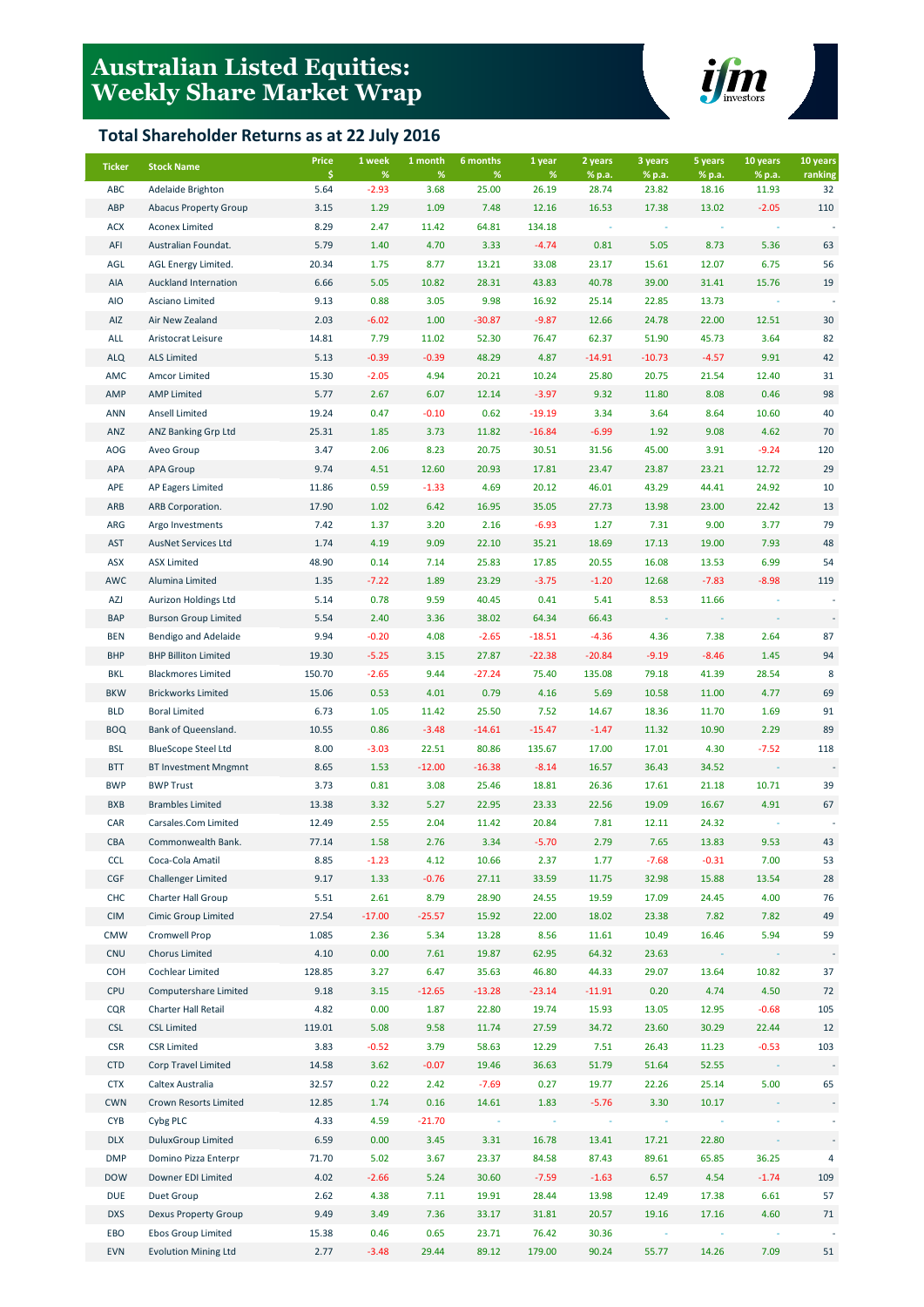| <b>Ticker</b>            | <b>Stock Name</b>                                 | Price<br>Ŝ.  | 1 week<br>%     | 1 month<br>$\%$ | 6 months<br>%     | 1 year<br>$\%$   | 2 years<br>% p.a. | 3 years<br>% p.a. | 5 years          | 10 years<br>% p.a. | 10 years                 |
|--------------------------|---------------------------------------------------|--------------|-----------------|-----------------|-------------------|------------------|-------------------|-------------------|------------------|--------------------|--------------------------|
| <b>EVT</b>               | <b>Event Hospitality</b>                          | 15.00        | 2.60            | 2.39            | $-1.43$           | 22.94            | 30.49             | 25.69             | % p.a.<br>23.49  | 15.02              | ranking<br>21            |
| <b>FBU</b>               | <b>Fletcher Building</b>                          | 8.64         | 1.17            | 11.20           | 39.01             | 23.73            | 5.82              | 9.53              | 8.95             | 4.96               | 66                       |
| <b>FLT</b>               | <b>Flight Centre Travel</b>                       | 31.86        | $-1.33$         | $-1.21$         | $-16.85$          | $-5.19$          | $-13.87$          | $-6.21$           | 11.83            | 14.16              | 26                       |
| <b>FMG</b>               | Fortescue Metals Grp                              | 4.05         | $-4.26$         | 24.23           | 165.80            | 134.29           | $-4.21$           | 6.38              | $-7.28$          | 16.26              | 16                       |
| FPH                      | Fisher & Paykel H.                                | 9.81         | 3.70            | $-1.01$         | 22.44             | 47.90            | 52.32             | 50.40             | 38.93            | 11.89              | 33                       |
| <b>FXJ</b>               | Fairfax Media Limited                             | 1.02         | 6.25            | 9.09            | 22.35             | 27.71            | 9.64              | 30.80             | 4.85             | $-7.32$            | 117                      |
| <b>GEM</b>               | <b>G8 Education Limited</b>                       | 3.95         | 0.00            | 3.13            | 22.22             | 25.83            | $-2.82$           | 17.98             | 45.80            |                    |                          |
| <b>GMA</b>               | Genworth Mortgage                                 | 2.75         | $-3.17$         | 2.23            | 17.80             | $-6.96$          | 0.82              |                   |                  |                    |                          |
| <b>GMG</b>               | Goodman Group                                     | 7.45         | 3.19            | 4.00            | 25.97             | 20.34            | 23.00             | 19.31             | 18.73            | $-7.09$            | 116                      |
| <b>GNC</b>               | <b>GrainCorp Limited</b>                          | 8.65         | $-0.69$         | $-2.73$         | 4.74              | 1.04             | 0.48              | $-9.51$           | 4.91             | 3.67               | 81                       |
| <b>GNE</b>               | Genesis Energy Ltd                                | 1.98         | 0.00            | 2.33            | 15.90             | 32.79            | 15.99             | 0.00              | 0.00             |                    |                          |
| GOZ                      | <b>Growthpoint Property</b>                       | 3.33         | 3.74            | 2.48            | 15.20             | 8.10             | 22.18             | 18.53             | 18.06            |                    |                          |
| GPT                      | <b>GPT Group</b>                                  | 5.57         | 0.54            | 4.89            | 20.44             | 30.93            | 23.27             | 18.62             | 16.81            | $-4.48$            | 114                      |
| <b>HGG</b>               | Henderson Group PLC.                              | 3.88         | $-0.77$         | $-24.37$        | $-26.79$          | $-29.30$         | $-2.32$           | 15.29             | 13.60            | 10.29              | 41                       |
| <b>HSO</b>               | <b>Healthscope Limited</b>                        | 2.96         | 3.86            | 6.47            | 33.71             | 10.25            |                   |                   |                  |                    |                          |
| <b>HVN</b>               | Harvey Norman                                     | 4.57         | 3.63            | $-0.65$         | 7.55              | 7.61             | 27.63             | 26.94             | 17.99            | 5.72               | 62                       |
| IAG                      | Insurance Australia                               | 5.88         | 2.44            | 2.62            | 16.93             | 6.20             | 4.56              | 5.62              | 16.34            | 4.79               | 68                       |
| IFL                      | <b>IOOF Holdings Limited</b>                      | 8.77         | 1.62            | 5.79            | 9.62              | 4.42             | 7.63              | 10.08             | 10.11            | 3.81               | 78                       |
| IFT                      | <b>Infratil Limited</b>                           | 3.10         | 4.03            | 1.64            | 7.96              | 15.45            | 30.09             | 21.68             | 21.27            |                    |                          |
| <b>IGO</b>               | Independence Group NL                             | 4.26         | $-3.18$         | 38.31           | 101.90            | 7.39             | $-4.21$           | 11.03             | $-6.04$          | 5.81               | 61                       |
| ILU                      | Iluka Resources                                   | 7.02         | $-2.64$         | 8.67            | 28.52             | $-5.22$          | $-9.06$           | $-11.47$          | $-14.47$         | 3.93               | 77                       |
| <b>INM</b>               | Iron Mountain Incorp                              | 53.56        | 0.96            | 4.61            |                   |                  |                   |                   |                  |                    |                          |
| <b>IOF</b>               | Investa Office Fund                               | 4.50         | 2.27            | 5.94            | 19.43             | 22.29            | 17.68             | 19.95             | 16.30            | 3.47               | 83                       |
| <b>IPL</b>               | Incitec Pivot Limited                             | 2.89         | $-0.34$         | $-12.16$        | $-4.53$           | $-18.12$         | 0.68              | 6.12              | $-2.79$          | 14.80              | 22                       |
| <b>IRE</b>               | <b>IRESS Limited</b>                              | 11.45        | 1.51            | $-4.66$         | 23.73             | 16.44            | 19.21             | 16.67             | 9.54             | 10.98              | 35                       |
| <b>IVC</b>               | <b>InvoCare Limited</b>                           | 14.28        | 1.56            | 10.87           | 20.75             | 11.91            | 20.31             | 8.66              | 17.46            | 14.50              | 23                       |
| <b>JBH</b>               | JB Hi-Fi Limited                                  | 24.38        | 3.22            | 2.70            | 9.50              | 21.09            | 17.34             | 16.77             | 12.54            | 20.27              | 15                       |
| <b>JHX</b>               | James Hardie Indust                               | 21.95        | 0.92            | 9.26            | 41.07             | 21.19            | 30.95             | 35.54             | 33.64            | 14.34              | 25                       |
| LLC                      | Lendlease Group                                   | 13.08        | 6.60            | $-3.25$         | 5.19              | $-12.84$         | 4.92              | 19.05             | 11.43            | 2.83               | 86                       |
| <b>LNK</b>               | Link Admin Hldg                                   | 8.73         | 1.16            | 7.78            | 13.82             |                  |                   |                   |                  |                    | $\overline{\phantom{a}}$ |
| MEZ                      | <b>Meridian Energy</b>                            | 2.59         | 3.19            | 8.82            | 15.93             | 39.27            |                   |                   |                  |                    |                          |
| <b>MFG</b>               | Magellan Fin Grp Ltd                              | 22.30        | 4.35            | $-7.08$         | $-4.87$           | 25.76            | 45.52             | 27.29             | 81.22            | 44.21              | $\overline{2}$           |
| <b>MGR</b>               | Mirvac Group                                      | 2.18         | 1.87            | 8.88            | 21.63             | 22.20            | 14.82             | 14.87             | 16.26            | $-0.84$            | 106                      |
| <b>MIN</b><br><b>MLT</b> | Mineral Resources.                                | 9.57<br>4.29 | $-3.63$<br>0.70 | 10.89<br>0.94   | 150.78<br>$-2.08$ | 67.89<br>$-6.36$ | $-3.31$<br>0.64   | 5.48<br>7.70      | $-1.23$<br>10.69 | 4.08               | 75                       |
| <b>MPL</b>               | <b>Milton Corporation</b><br>Medibank Private Ltd | 3.01         | $-1.95$         | 0.67            | 22.40             | 48.95            |                   |                   |                  |                    |                          |
| <b>MQA</b>               | Macq Atlas Roads Grp                              | 5.62         | 6.24            | 7.87            | 34.67             | 75.53            | 32.50             | 38.74             | 29.56            |                    |                          |
| <b>MQG</b>               | Macquarie Group Ltd                               | 73.80        | 2.51            | $-3.05$         | 3.73              | $-7.89$          | 15.64             | 23.21             | 24.10            | 5.08               | 64                       |
| <b>MTS</b>               | Metcash Limited                                   | 2.04         | 5.43            | 10.27           | 15.58             | 85.45            | $-12.03$          | $-14.63$          | $-7.51$          | 0.15               | 101                      |
| <b>MYO</b>               | <b>MYOB Group Limited</b>                         | 3.69         | 4.24            | 6.03            | 24.25             | 5.65             |                   |                   |                  |                    |                          |
| MYT                      | <b>Mighty River Power</b>                         | 2.80         | $-1.06$         | 3.32            | 17.33             | 15.64            | 19.18             | 15.77             |                  |                    |                          |
| <b>MYX</b>               | Mayne Pharma Ltd                                  | 1.93         | $-2.53$         | 31.15           | 74.13             | 86.00            | 55.17             | 58.91             | 51.00            |                    |                          |
| <b>NAB</b>               | National Aust. Bank                               | 26.06        | 0.58            | 1.72            | 4.21              | $-15.17$         | $-3.93$           | 3.38              | 8.17             | 2.89               | 85                       |
| <b>NCM</b>               | <b>Newcrest Mining</b>                            | 24.05        | $-1.72$         | 14.25           | 85.14             | 108.59           | 45.06             | 26.26             | $-9.08$          | 4.18               | 74                       |
| <b>NHF</b>               | <b>NIB Holdings Limited</b>                       | 4.67         | $-0.21$         | 8.10            | 39.45             | 33.36            | 28.48             | 32.90             | 33.46            |                    |                          |
| <b>NST</b>               | Northern Star                                     | 4.79         | $-12.59$        | 7.40            | 49.69             | 130.95           | 64.00             | 79.67             | 58.91            | 45.03              | $\mathbf{1}$             |
| <b>NUF</b>               | Nufarm Limited                                    | 7.94         | 2.58            | 3.66            | 16.50             | 4.42             | 31.10             | 22.01             | 12.14            | 0.40               | 99                       |
| <b>NVT</b>               | Navitas Limited                                   | 5.89         | 3.70            | 6.90            | 30.98             | 33.78            | 10.12             | 1.69              | 11.76            | 15.30              | 20                       |
| OGC                      | OceanaGold Corp.                                  | 4.60         | $-8.00$         | 1.55            | 79.54             | 79.54            | 14.32             | 40.99             | 10.45            |                    |                          |
| ORA                      | Orora Limited                                     | 2.88         | 2.13            | 7.06            | 32.35             | 35.39            | 42.36             |                   |                  |                    |                          |
| ORG                      | <b>Origin Energy Limited</b>                      | 5.99         | 3.63            | 1.87            | 58.59             | $-34.68$         | $-26.41$          | $-13.84$          | $-9.61$          | 4.45               | 73                       |
| ORI                      | Orica Limited                                     | 13.22        | 3.44            | 2.96            | $-5.52$           | $-27.91$         | $-17.28$          | $-3.36$           | $-7.89$          | 0.50               | 97                       |
| OSH                      | Oil Search Limited                                | 7.32         | 4.87            | 9.91            | 20.49             | 6.42             | $-10.82$          | $-2.49$           | 2.24             | 6.88               | 55                       |
| OZL                      | <b>OZ Minerals Limited</b>                        | 6.51         | $-7.00$         | 17.30           | 65.01             | 73.39            | 19.36             | 15.84             | $-11.01$         | $-9.63$            | 121                      |
| PGH                      | Pact Group Hldgs Ltd                              | 6.00         | $-1.32$         | 3.63            | 25.51             | 28.36            | 30.19             |                   |                  |                    |                          |
| PMV                      | Premier Investments                               | 15.49        | 1.91            | 1.44            | 22.43             | 16.70            | 32.34             | 29.80             | 26.88            | 15.92              | 17                       |
| PPT                      | Perpetual Limited                                 | 44.10        | 3.01            | 2.97            | 10.58             | 3.79             | 1.46              | 6.99              | 16.26            | $-0.66$            | 104                      |
| PRY                      | Primary Health Care                               | 4.01         | 4.16            | 4.70            | 65.96             | $-11.15$         | $-3.51$           | $-2.39$           | 6.53             | $-2.93$            | 112                      |
| PTM                      | Platinum Asset                                    | 5.91         | 2.60            | $-7.37$         | $-7.89$           | $-17.28$         | 1.23              | 3.62              | 12.14            |                    |                          |
| QAN                      | <b>Qantas Airways</b>                             | 3.01         | $-1.95$         | 1.69            | $-24.18$          | $-17.53$         | 55.18             | 31.46             | 9.52             | 2.35               | 88                       |
| QBE                      | <b>QBE Insurance Group</b>                        | 11.03        | 2.51            | $-5.89$         | 6.49              | $-19.65$         | 0.98              | $-9.52$           | $-4.75$          | $-0.94$            | 107                      |
| QUB                      | <b>Qube Holdings Limited</b>                      | 2.40         | 3.90            | 8.11            | 19.67             | 1.77             | 5.24              | 13.59             | 12.73            |                    |                          |
| <b>REA</b>               | <b>REA Group Ltd</b>                              | 64.25        | 3.01            | 7.28            | 23.44             | 50.32            | 16.98             | 30.66             | 39.66            | 31.03              | 6                        |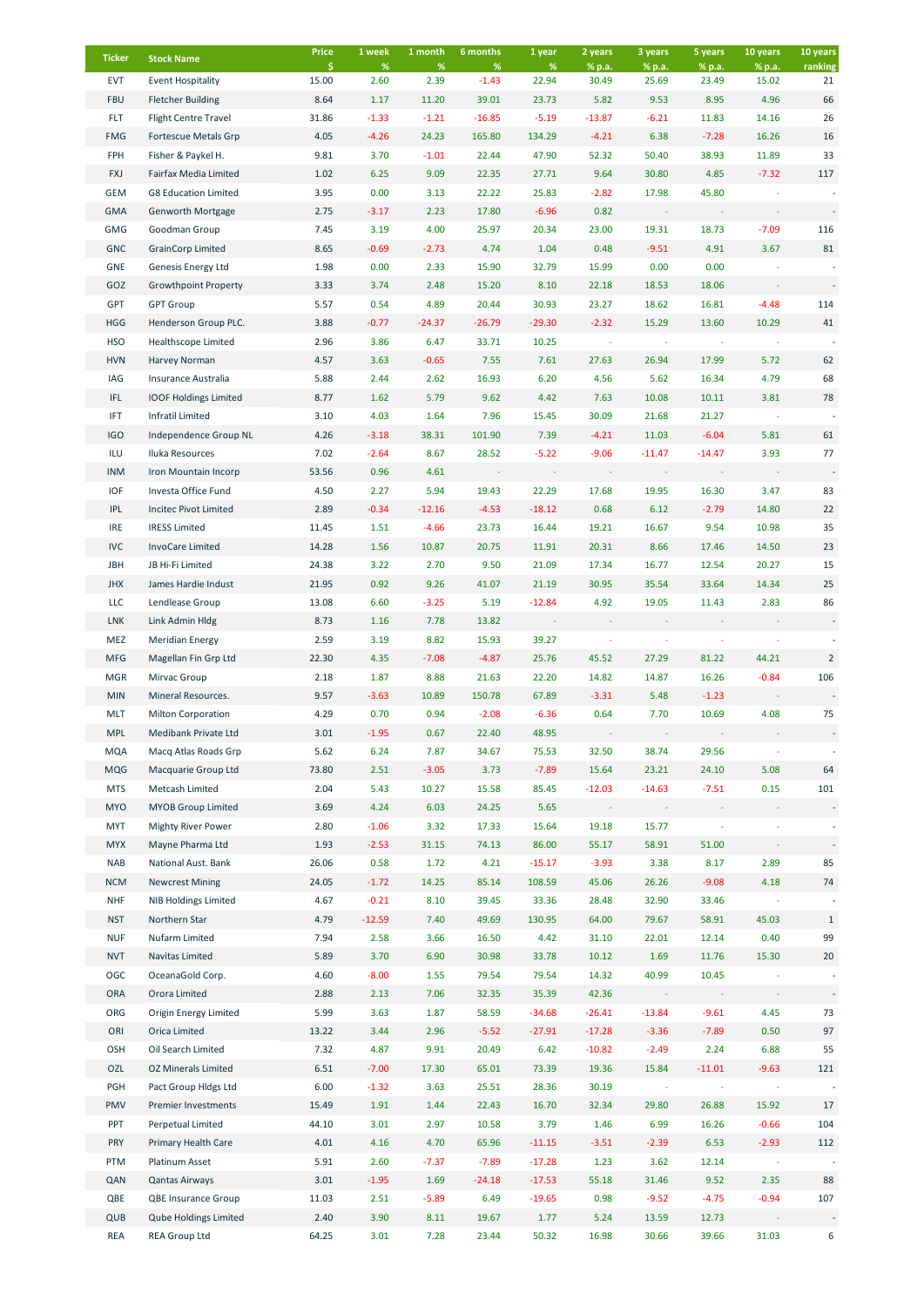| <b>Ticker</b> | <b>Stock Name</b>            | Price      | 1 week       | 1 month      | 6 months        | 1 year          | 2 years  | 3 years  | 5 years  | 10 years | 10 years       |
|---------------|------------------------------|------------|--------------|--------------|-----------------|-----------------|----------|----------|----------|----------|----------------|
| <b>REG</b>    | Regis Healthcare Ltd         | \$<br>5.08 | $\%$<br>3.04 | $\%$<br>7.17 | $\%$<br>$-8.26$ | $\%$<br>$-3.78$ | % p.a.   | % p.a.   | % p.a.   | % p.a.   | ranking        |
| <b>REH</b>    | Reece Limited                | 37.48      | 0.75         | 2.18         | 16.19           | 14.41           | 11.67    | 19.13    | 13.98    | 10.93    | 36             |
| <b>RHC</b>    | Ramsay Health Care           | 77.46      | 6.17         | 9.11         | 29.97           | 22.50           | 30.91    | 30.25    | 34.76    | 24.62    | 11             |
| <b>RIO</b>    | Rio Tinto Limited            | 48.35      | $-4.35$      | 8.46         | 25.77           | $-1.65$         | $-8.34$  | $-0.32$  | $-6.50$  | 1.00     | 95             |
| <b>RMD</b>    | ResMed Inc.                  | 8.84       | 3.88         | 6.38         | 8.39            | 18.08           | 31.49    | 22.73    | 25.79    | 11.82    | 34             |
| <b>RRL</b>    | <b>Regis Resources</b>       | 3.75       | 0.54         | 18.67        | 57.92           | 187.31          | 43.87    | 4.06     | 6.28     | 14.37    | 24             |
| <b>RWC</b>    | Reliance Worldwide           | 3.41       | 4.60         | 8.25         |                 |                 |          |          |          |          |                |
| <b>S32</b>    | South32 Limited              | 1.825      | $-5.44$      | 6.41         | 90.10           | 2.24            |          |          |          |          |                |
| SBM           | St Barbara Limited           | 3.18       | $-10.17$     | 11.58        | 93.90           | 511.54          | 450.32   | 69.33    | 9.39     | 0.71     | 96             |
| SCG           | <b>Scentre Group</b>         | 5.26       | 1.94         | 11.44        | 26.82           | 39.87           | 28.96    |          |          |          |                |
| <b>SCP</b>    | <b>SCA Property Group</b>    | 2.38       | 0.00         | 4.81         | 17.40           | 19.14           | 21.40    | 17.98    |          |          |                |
| SDF           | Steadfast Group Ltd          | 2.06       | 0.00         | $-0.96$      | 43.23           | 33.38           | 30.46    |          |          |          |                |
| <b>SEK</b>    | <b>Seek Limited</b>          | 16.23      | 1.63         | 0.19         | 16.60           | 12.76           | 1.02     | 22.80    | 21.56    | 13.80    | 27             |
| SGM           | Sims Metal Mgmt Ltd          | 8.75       | -4.37        | 14.83        | 34.09           | $-6.46$         | $-5.10$  | 2.07     | $-11.56$ | $-3.02$  | 113            |
| SGP           | Stockland                    | 4.98       | 3.97         | 8.11         | 26.00           | 24.11           | 16.45    | 17.80    | 14.52    | 2.15     | 90             |
| SGR           | The Star Ent Grp             | 5.80       | 3.57         | 3.57         | 9.85            | 21.71           | 36.56    | 30.80    | 9.57     |          |                |
| <b>SHL</b>    | Sonic Healthcare             | 22.63      | 3.76         | 7.20         | 30.88           | 11.41           | 15.57    | 19.55    | 15.34    | 8.42     | 46             |
| <b>SKC</b>    | Skycity Ent Grp Ltd          | 4.60       | 4.78         | 4.78         | 12.44           | 28.00           | 18.49    | 12.57    | 13.27    | 2.95     | 84             |
| SKI           | Spark Infrastructure         | 2.61       | 4.40         | 5.67         | 37.28           | 50.01           | 22.53    | 17.83    | 19.67    |          |                |
| <b>SKT</b>    | Sky Network                  | 4.64       | 1.31         | $-2.32$      | 15.44           | $-10.16$        | $-8.03$  | 5.91     | 6.91     | 3.76     | 80             |
| SOL           | Soul Pattinson (W.H)         | 17.34      | 1.17         | 3.46         | 4.46            | 29.54           | 9.88     | 12.05    | 8.45     | 10.78    | 38             |
| <b>SPK</b>    | Spark New Zealand            | 3.59       | 4.06         | 10.12        | 17.81           | 43.44           | 22.66    | 26.59    | 21.21    | 7.02     | 52             |
| <b>SRX</b>    | <b>Sirtex Medical</b>        | 31.50      | 6.82         | 18.73        | $-15.28$        | 0.16            | 30.49    | 38.50    | 44.84    | 29.75    | $\overline{7}$ |
| <b>STO</b>    | Santos Limited               | 4.83       | 1.26         | $-1.83$      | 71.83           | $-20.64$        | $-34.53$ | $-22.73$ | $-12.14$ | $-1.62$  | 108            |
| <b>SUL</b>    | Super Ret Rep Ltd            | 9.35       | 0.00         | 6.01         | $-5.45$         | 4.22            | 4.77     | $-5.24$  | 11.71    | 21.11    | 14             |
| <b>SUN</b>    | <b>Suncorp Group Limited</b> | 12.97      | 1.33         | 5.79         | 16.81           | $-3.67$         | 2.87     | 7.81     | 16.77    | 1.54     | 92             |
| <b>SVW</b>    | Seven Group Holdings         | 6.44       | $-1.68$      | 16.25        | 36.35           | 21.28           | $-3.66$  | 2.38     | $-2.80$  | 0.33     | 100            |
| <b>SWM</b>    | Seven West Media Ltd         | 1.115      | 1.83         | $-2.62$      | 45.28           | 33.52           | $-16.01$ | $-12.01$ | -10.93   | $-6.25$  | 115            |
| <b>SYD</b>    | Sydney Airport               | 7.45       | 5.67         | 4.97         | 16.56           | 39.53           | 35.56    | 31.24    | 26.93    | 15.81    | 18             |
| <b>SYR</b>    | Syrah Resources              | 4.95       | $-12.23$     | -22.05       | 38.27           | 34.74           | $-3.80$  | 30.57    | 104.87   |          |                |
| <b>TAH</b>    | <b>TABCORP Holdings Ltd</b>  | 4.66       | 3.79         | 6.15         | 5.05            | 2.31            | 25.21    | 18.17    | 13.46    | 1.48     | 93             |
| TCL           | <b>Transurban Group</b>      | 12.44      | 4.36         | 7.65         | 19.75           | 31.94           | 30.96    | 26.17    | 21.99    | 8.67     | 44             |
| <b>TLS</b>    | Telstra Corporation.         | 5.80       | 0.87         | 7.81         | 7.49            | $-3.63$         | 8.65     | 10.66    | 18.85    | 8.52     | 45             |
| <b>TME</b>    | Trade Me Group               | 4.87       | 5.18         | 10.93        | 26.97           | 67.15           | 25.68    | 9.17     |          |          |                |
| <b>TNE</b>    | <b>Technology One</b>        | 5.63       | 6.43         | 7.03         | 23.44           | 54.89           | 48.04    | 43.74    | 41.60    | 25.59    | 9              |
| <b>TPM</b>    | <b>TPG Telecom Limited</b>   | 12.19      | 1.75         | 3.92         | 21.75           | 35.98           | 53.10    | 52.89    | 51.62    | 35.51    | 5              |
| <b>TTS</b>    | <b>Tatts Group Limited</b>   | 3.98       | 0.51         | 1.53         | 1.37            | 4.01            | 11.09    | 10.48    | 15.49    | 8.29     | 47             |
| <b>TWE</b>    | <b>Treasury Wine Estate</b>  | 9.84       | 2.29         | 0.92         | 6.90            | 84.01           | 42.43    | 29.19    | 25.30    |          |                |
| <b>VCX</b>    | <b>Vicinity Centres</b>      | 3.50       | 2.04         | 10.09        | 25.05           | 25.07           | 22.63    | 20.29    |          |          |                |
| <b>VOC</b>    | Vocus Comms Ltd              | 8.60       | $-0.58$      | $-1.14$      | 22.91           | 48.83           | 31.75    | 60.40    | 30.55    | 36.66    | 3              |
| <b>WBC</b>    | <b>Westpac Banking Corp</b>  | 30.52      | 1.36         | 2.86         | 5.11            | $-5.16$         | 0.72     | 7.29     | 12.98    | 7.68     | 50             |
| WES           | <b>Wesfarmers Limited</b>    | 41.80      | 2.20         | 3.62         | 2.25            | 5.13            | 2.86     | 6.56     | 10.32    | 5.86     | 60             |
| <b>WFD</b>    | <b>Westfield Corporation</b> | 10.91      | 0.46         | 0.83         | 13.36           | 18.49           | 23.87    | $\sim$   |          |          |                |
| <b>WOR</b>    | <b>WorleyParsons Limited</b> | 8.05       | 4.41         | 3.87         | 123.61          | $-12.67$        | $-29.60$ | $-23.06$ | $-16.46$ | $-2.33$  | 111            |
| <b>WOW</b>    | <b>Woolworths Limited</b>    | 22.45      | 4.27         | 6.90         | $-4.19$         | $-16.57$        | $-16.32$ | $-7.69$  | 0.94     | 5.98     | 58             |
| <b>WPL</b>    | Woodside Petroleum           | 27.30      | 2.32         | 3.41         | 9.62            | $-15.49$        | $-12.77$ | $-3.90$  | $-1.55$  | $-0.09$  | 102            |
| <b>WTC</b>    | WiseTech Global Ltd          | 5.42       | 6.90         | 29.05        |                 |                 |          |          |          |          |                |
| XRO           | Xero Limited                 | 18.02      | 6.50         | 3.33         | 18.01           | 12.00           | $-9.80$  | 6.47     |          |          |                |
| ZEL           | Z Energy Limited             | 7.90       | 3.13         | $-1.50$      | 36.76           | 59.72           | 54.19    |          |          |          |                |

*Data source: IFM Investors, IRESS*

*The above information, compiled by IFM Investors, shows Total Shareholder Return (TSR) for the 170 largest companies listed on the Australian Securities Exchange. The size of a company is determined by its market capitalisation, calculated as price multiplied by ordinary fully paid shares on issue, at the start of the previous quarter. TSR expresses the current price of a stock, plus all dividends accrued within the period, as a percentage of the share price, adjusted for any capital events, at the start of the period.*